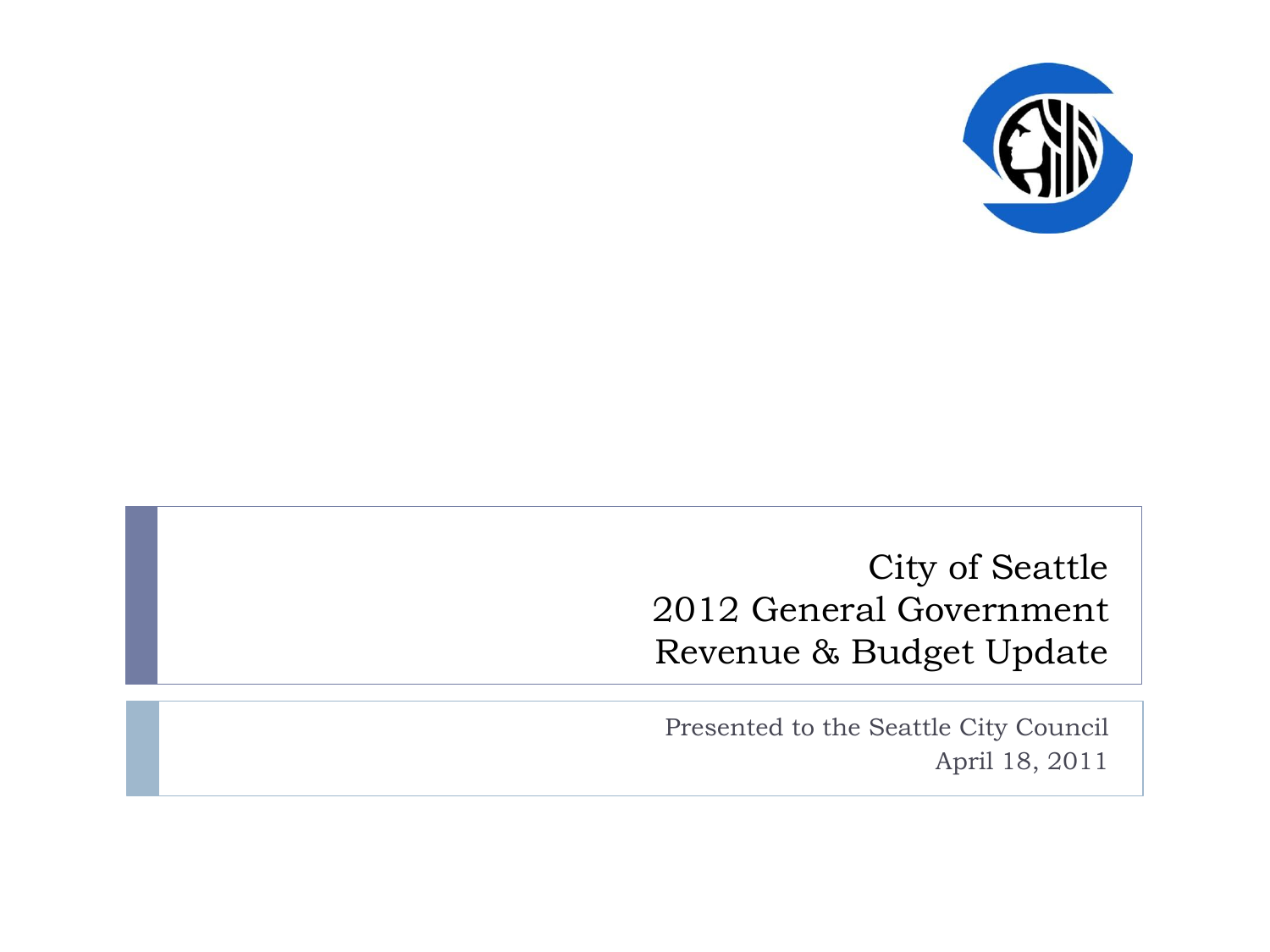### **Overview**



- ▶ The economy is showing signs of stability
	- But, recoveries from recessions caused by crises in the financial sector tend to be much slower than typical recoveries
	- These trends are bearing out in our revenues
		- While some modest weakness, general stability
		- Growth in revenues subdued compared to other recoveries; not sufficient to address other pressures and growing demands
- These revenue trends make it more difficult for the City to respond to other financial pressures
	- State & Federal budget pressures
	- **Internal policy changes**
	- Long-term financial sustainability
- **These variables require the City to consider further reductions in** order to position the City to respond to these pressures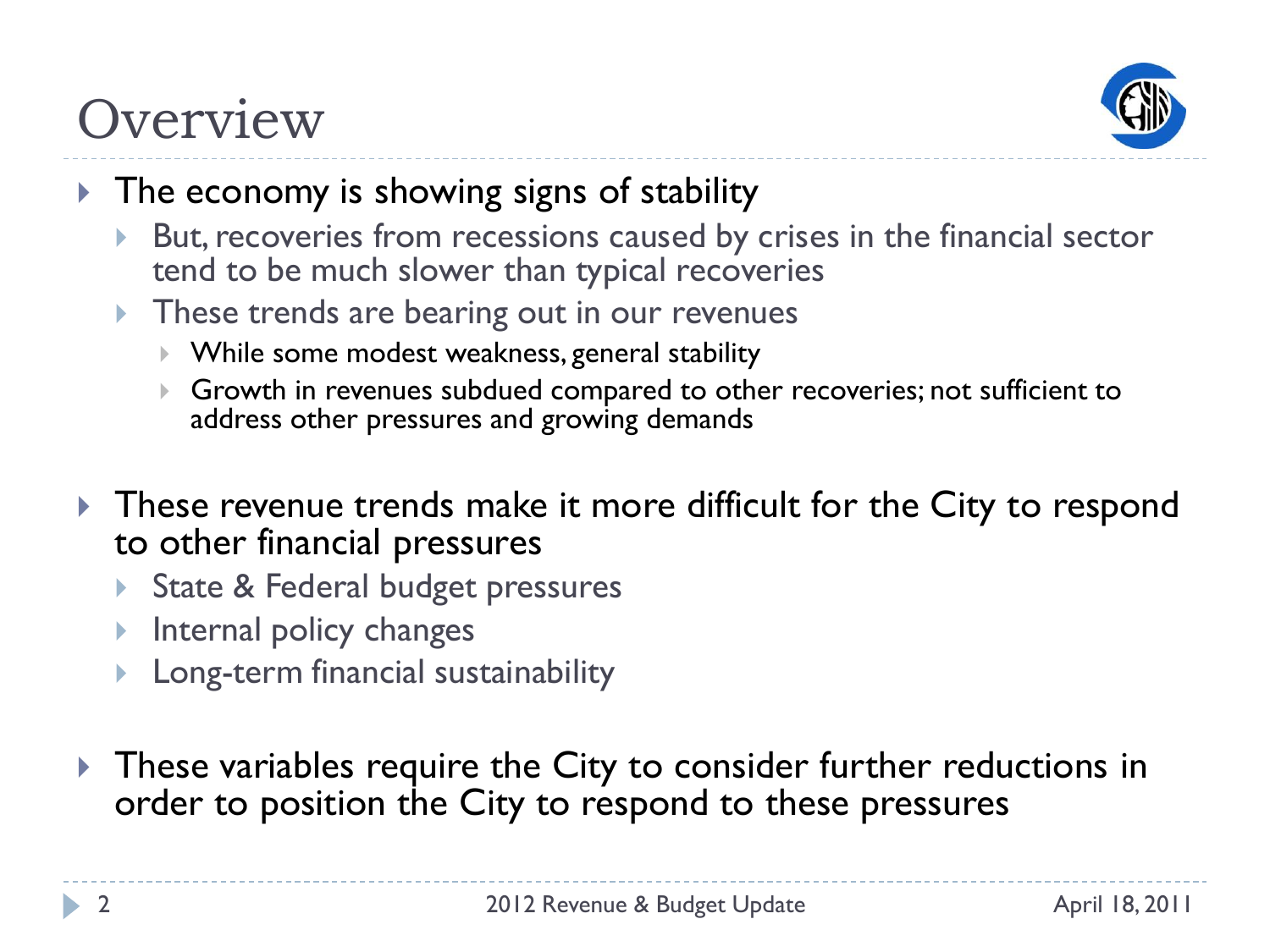# U. S. Economy



- Economies recover slowly from recessions caused by financial crises
	- ▶ Households must pay down debt and rebuild savings
	- ▶ Banks are reluctant to lend
	- $\triangleright$  Overbuilding of housing stock = no construction rebound
- With recovery nearly 2 years old:
	- Employment is up 1.5 mil. vs. 8.8 mil. lost during recession
	- ▶ Housing has not yet turned around
- ▶ Economy stumbled last summer, but has gained momentum since then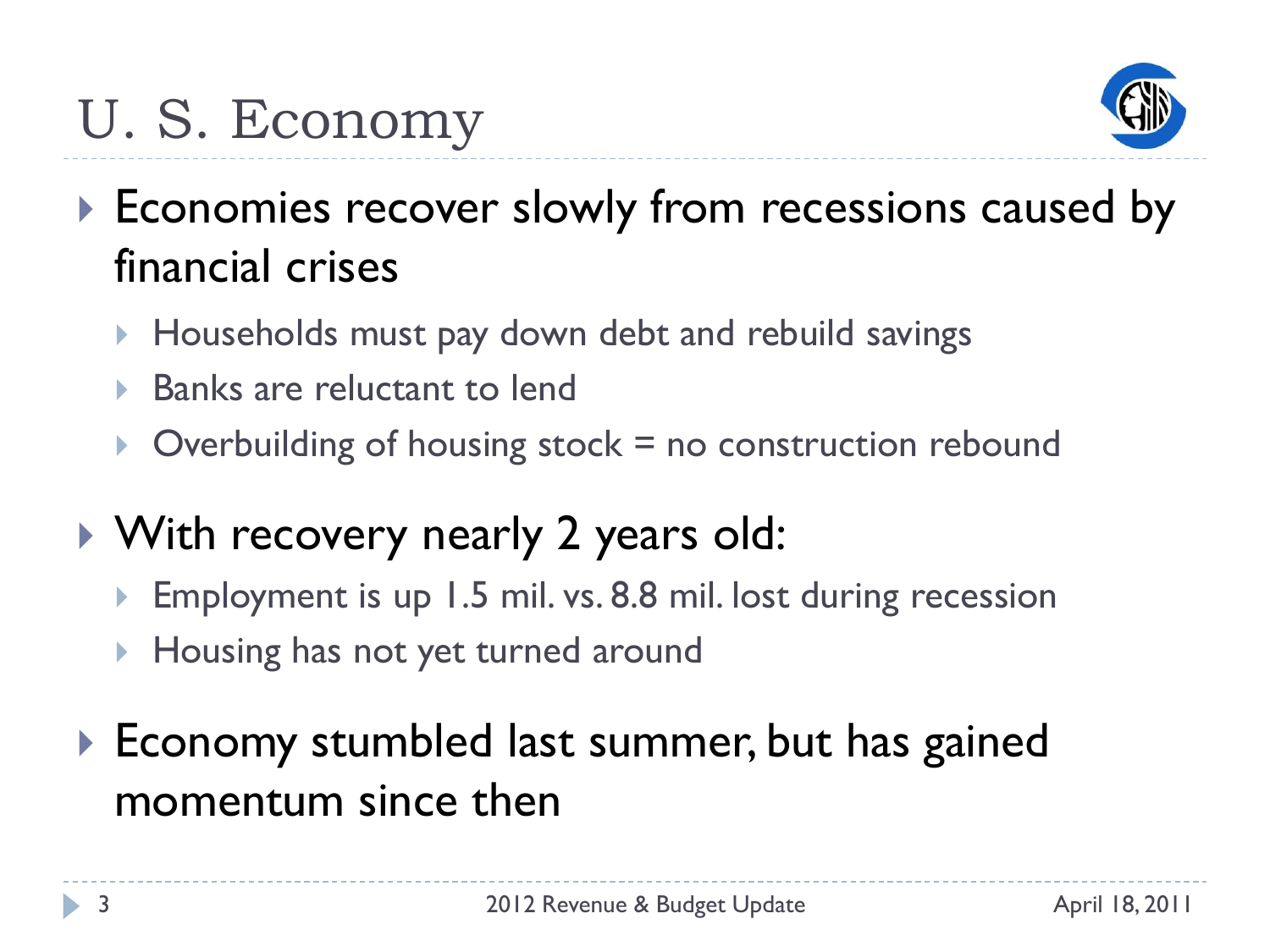

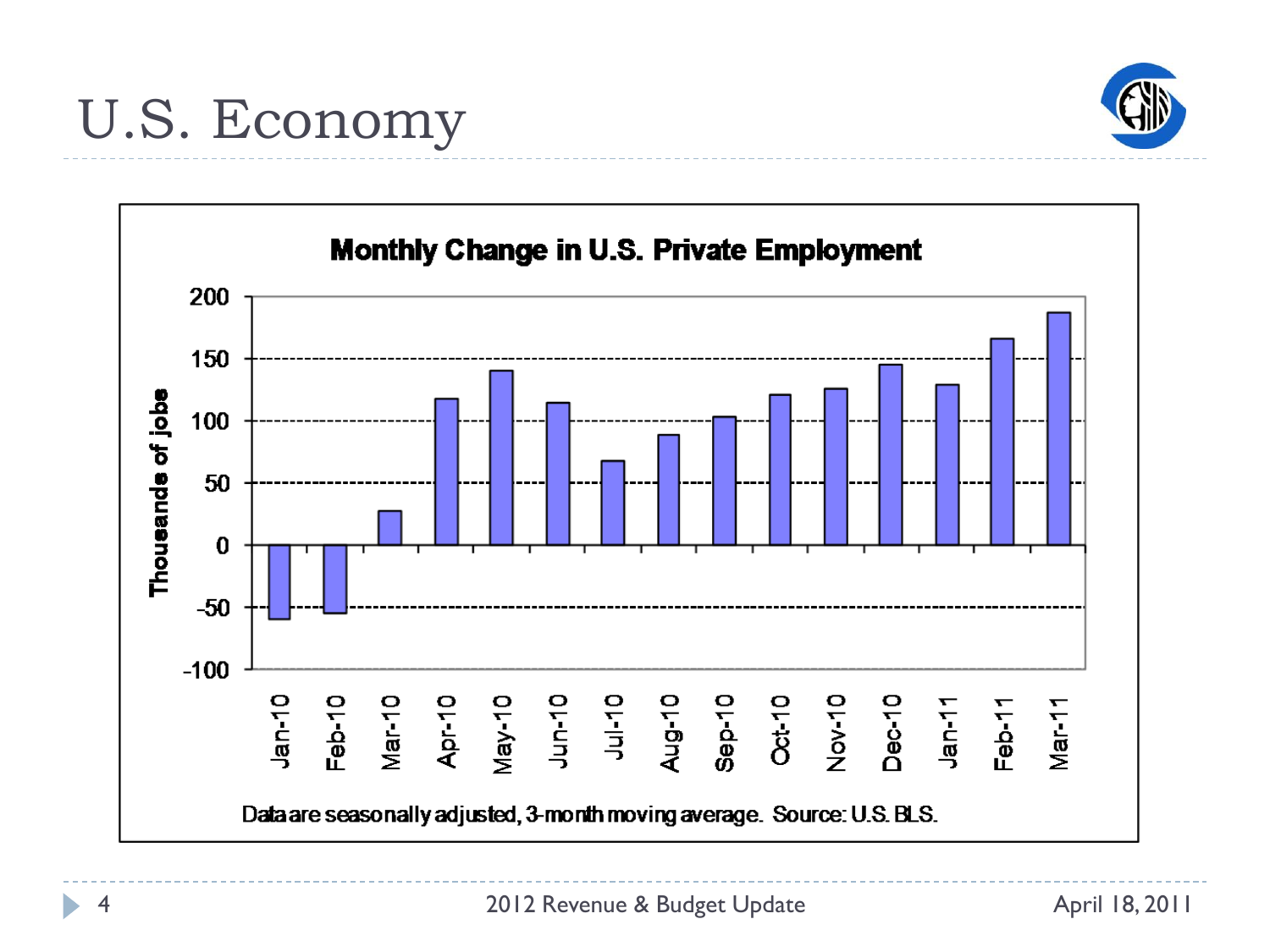# U. S. Economic Forecast



- Recovery expected to continue at moderate pace
- Recent national forecasts are a bit stronger than those used in August and November 2010 revenue forecasts
	- ▶ 2011 tax package added stimulus
		- Employee Social Security tax rate cut from 6.2% to 4.2%
- ▶ Higher oil prices will have modest impact on economy
	- Higher inflation will offset impact of weaker economy on City revenue
- $\triangleright$  Risks to the forecast include
	- Oil prices
	- **Housing market**
	- European debt crisis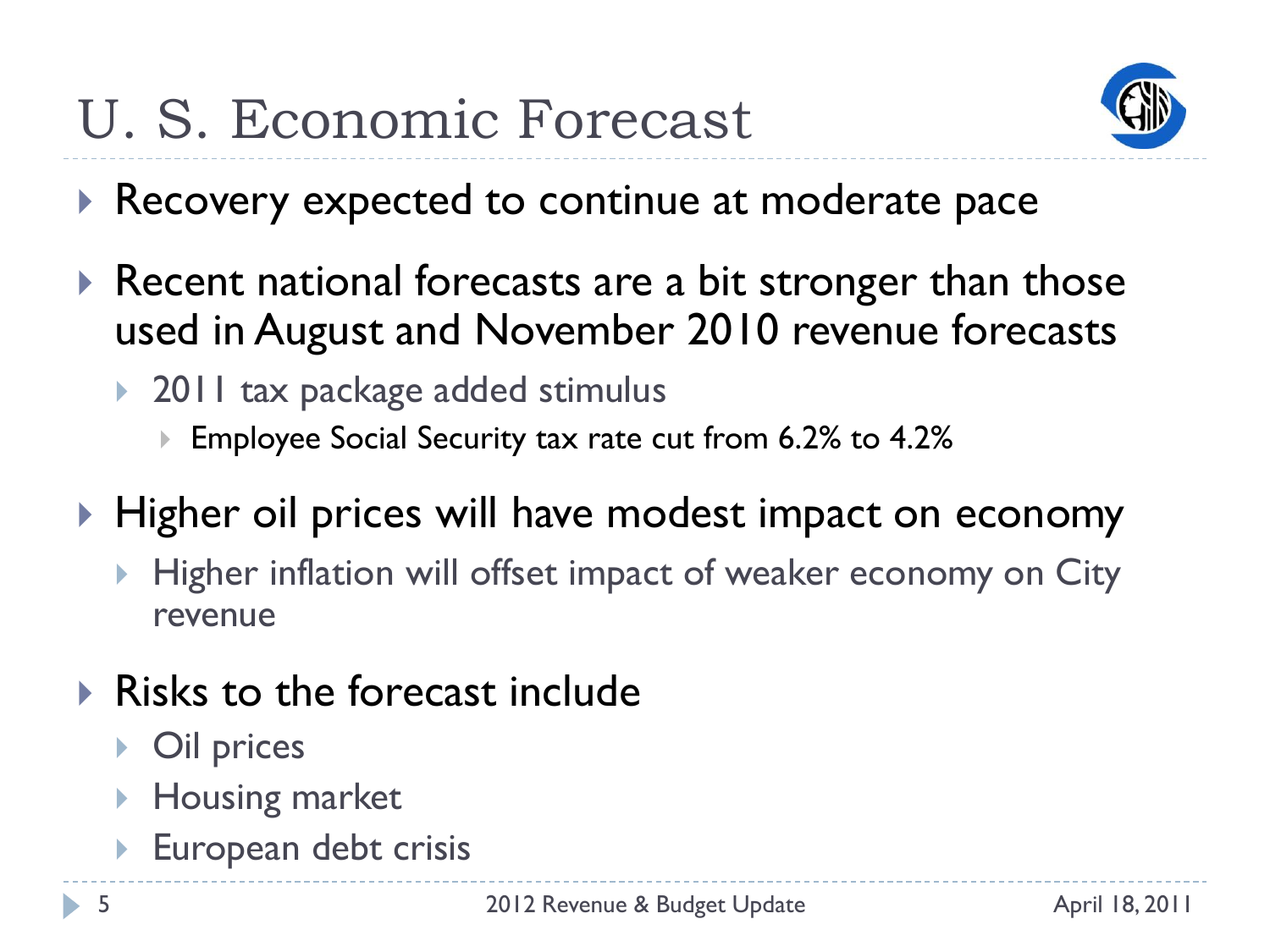

### Region's recession was similar in severity to the nation's

- Metro area\* lost 8.2% of jobs, vs. 6.3% for U.S.
	- 121,800 jobs lost during recession
	- ▶ 24,100 jobs added post-recession
- $\blacktriangleright$  Housing has held up a bit better in the region than nationally

### ▶ Aerospace and software publishing are adding workers

- ▶ Boeing has added 2,400 jobs since June 2010
	- 737 and 777 production rates to be increased in 2011-13
	- ▶ Boeing won Air force tanker contract

\*King & Snohomish Counties.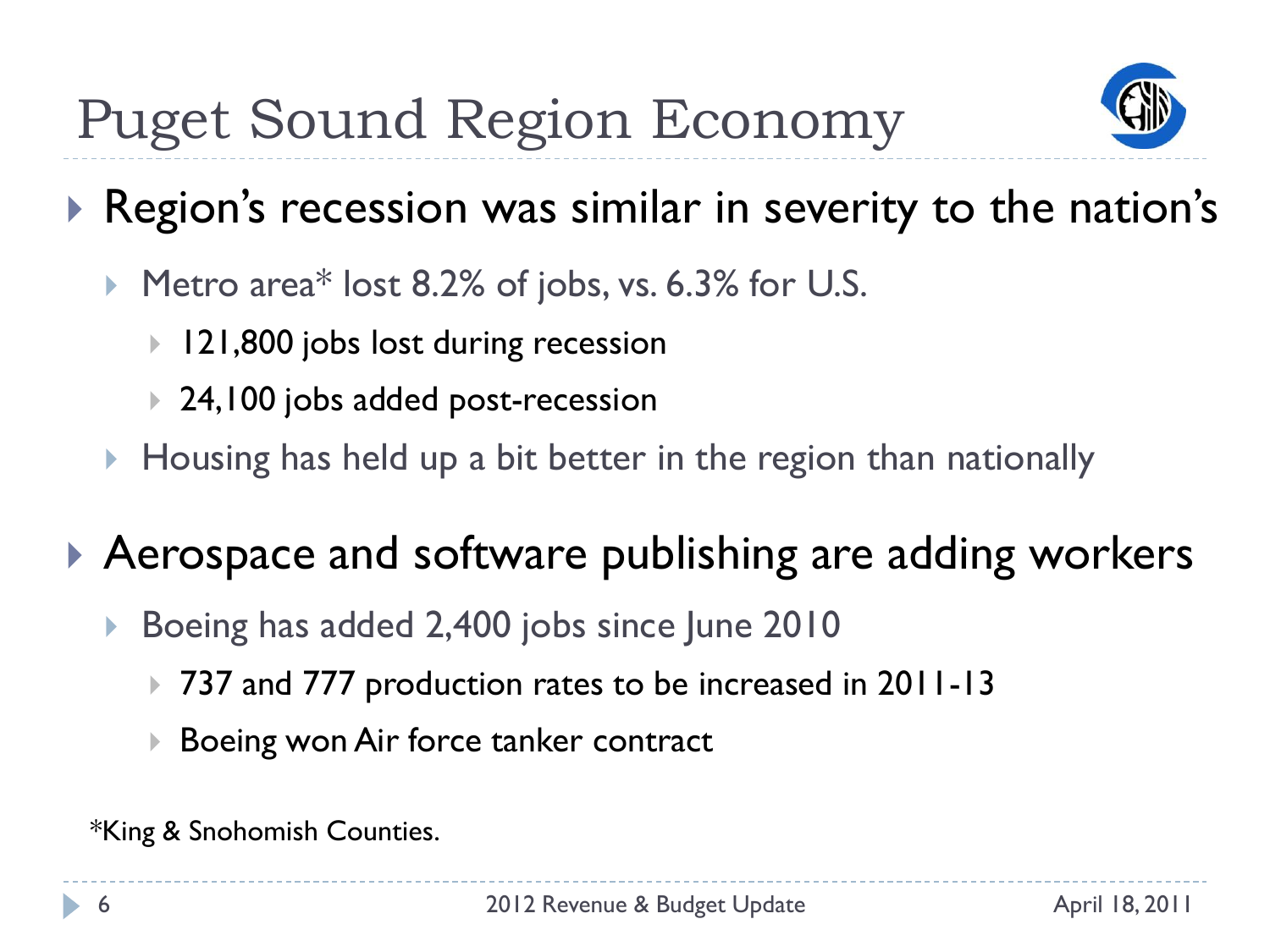

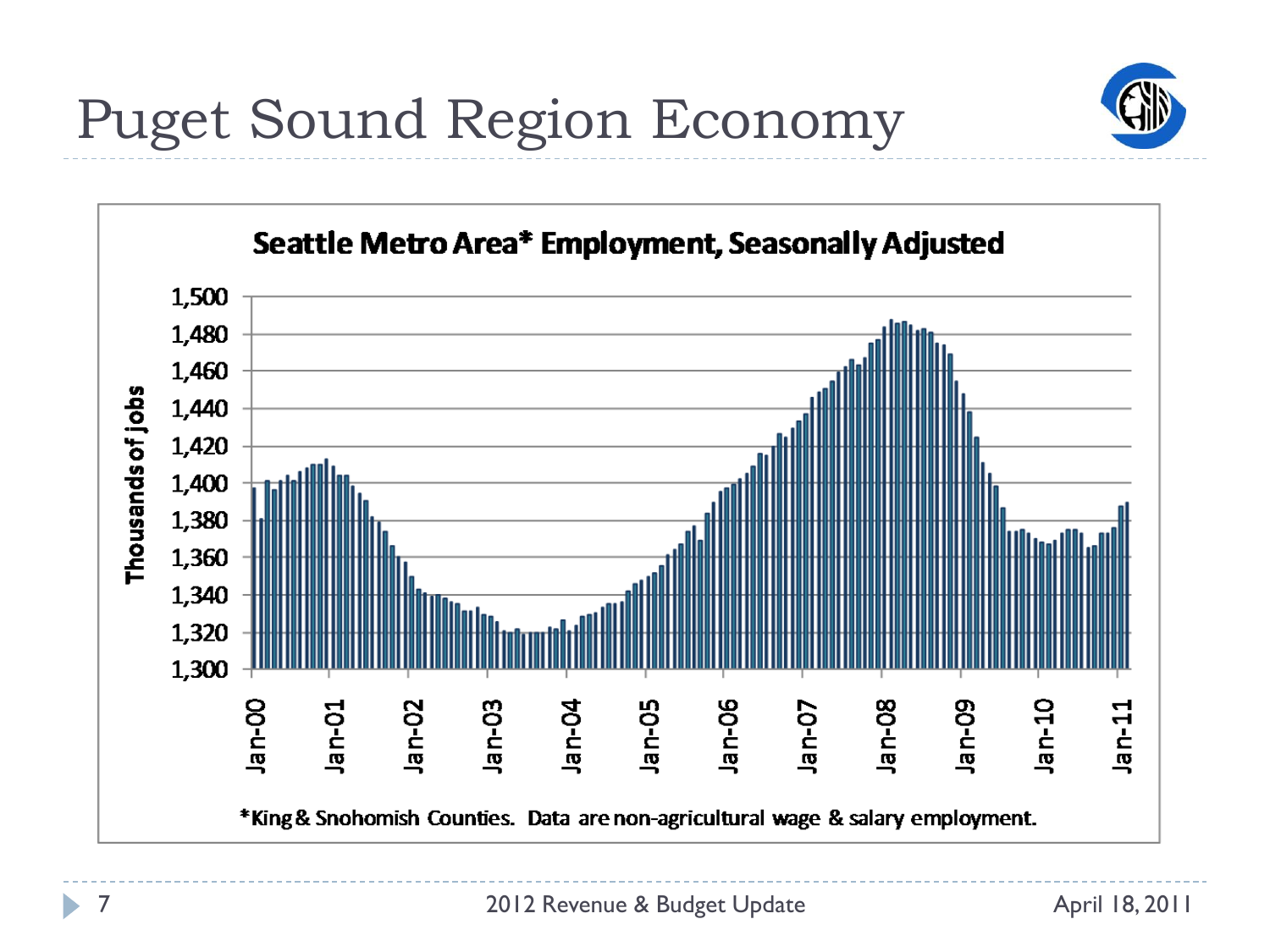

- ▶ Real estate market
	- ▶ Region's housing prices are still declining
		- ▶ Metro area prices are down 27.8% from peak (Case-Shiller)
	- Signs of recovery are emerging in the office market
	- In housing market, only apartments are showing signs of life
		- ▶ Vacancy rate has fallen below 4% in Seattle
		- Rents have increased modestly in past year
		- **DPD** has seen increase in permit activity for new apartments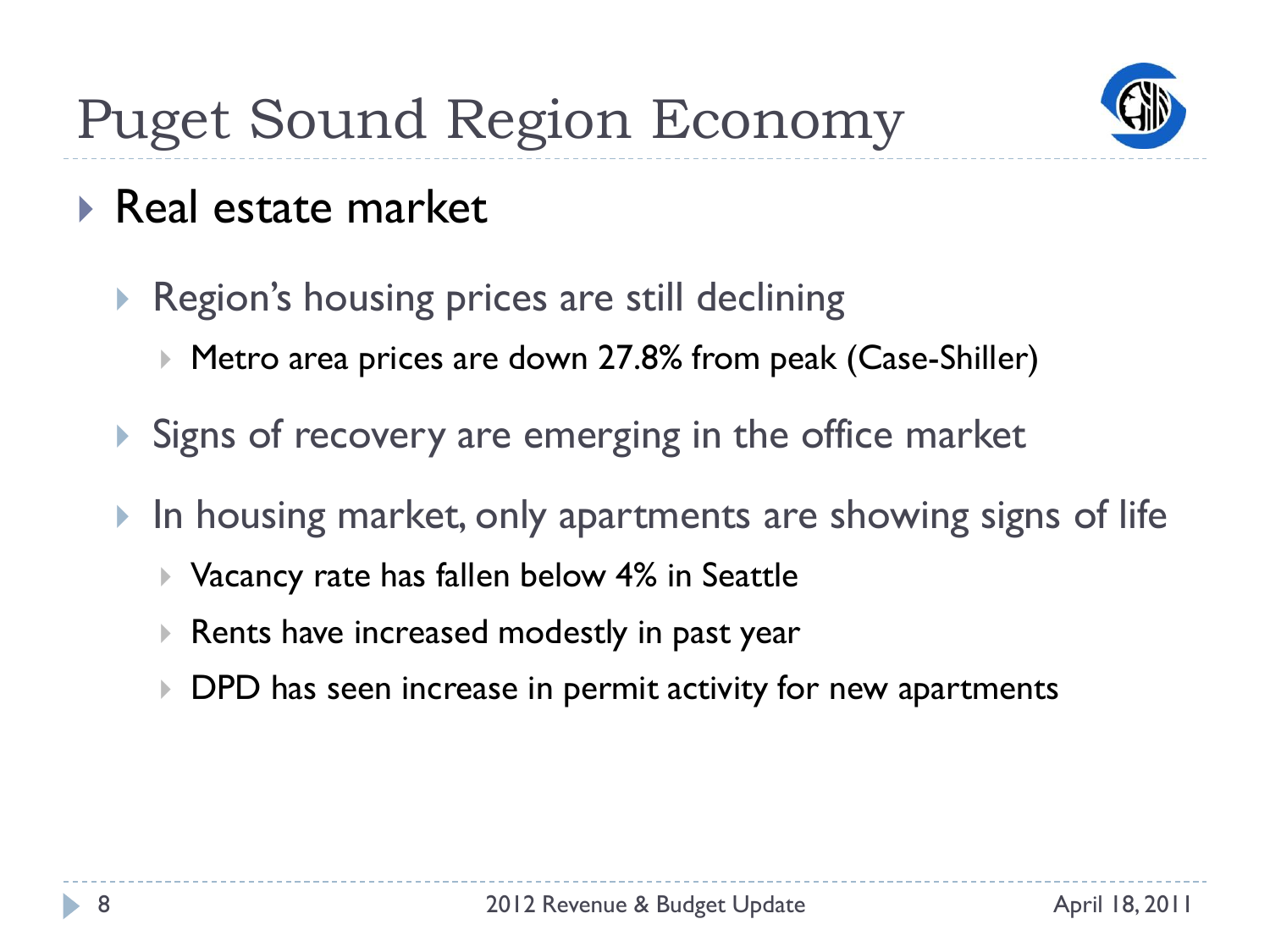Puget Sound Region Economy

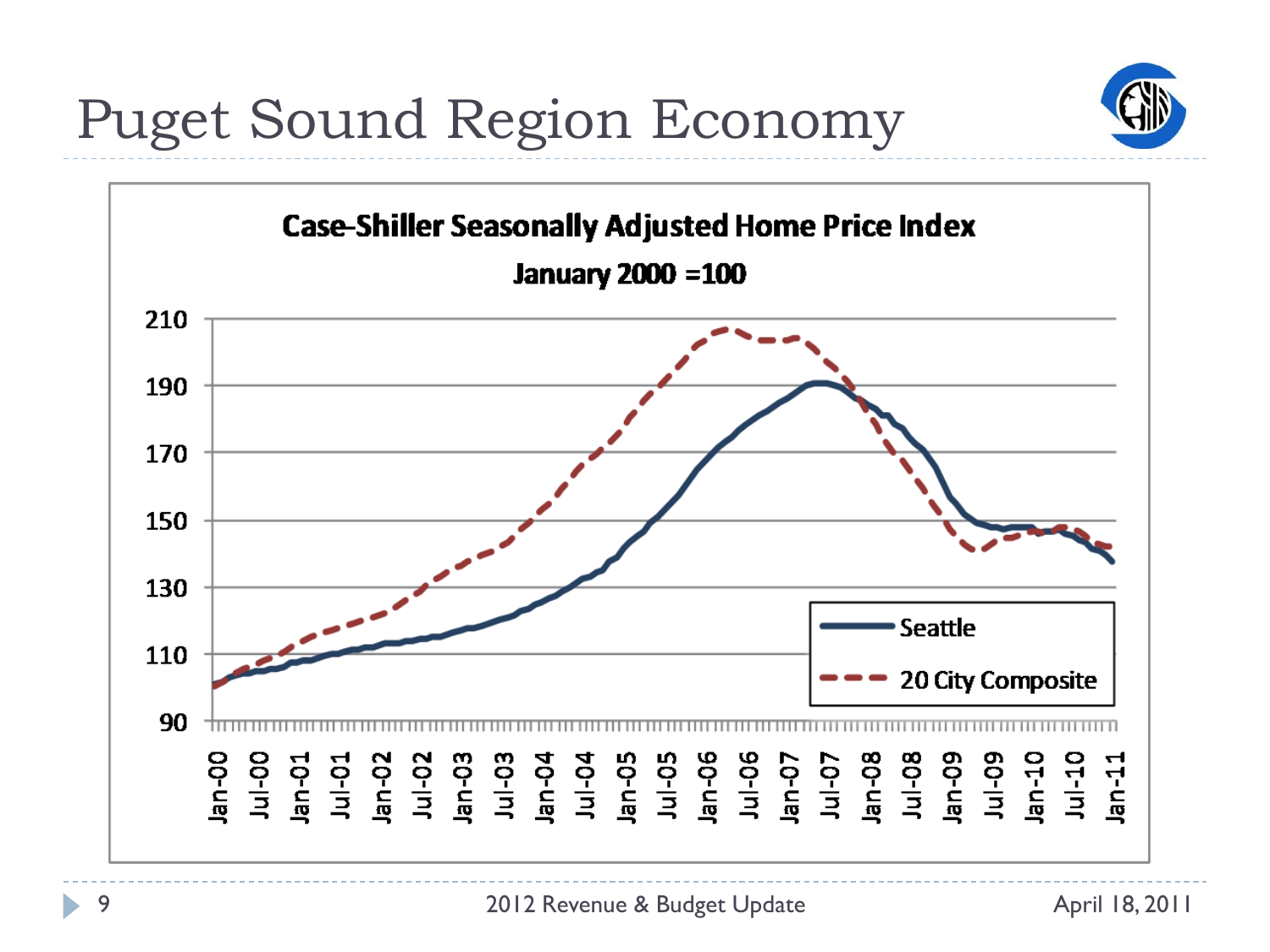

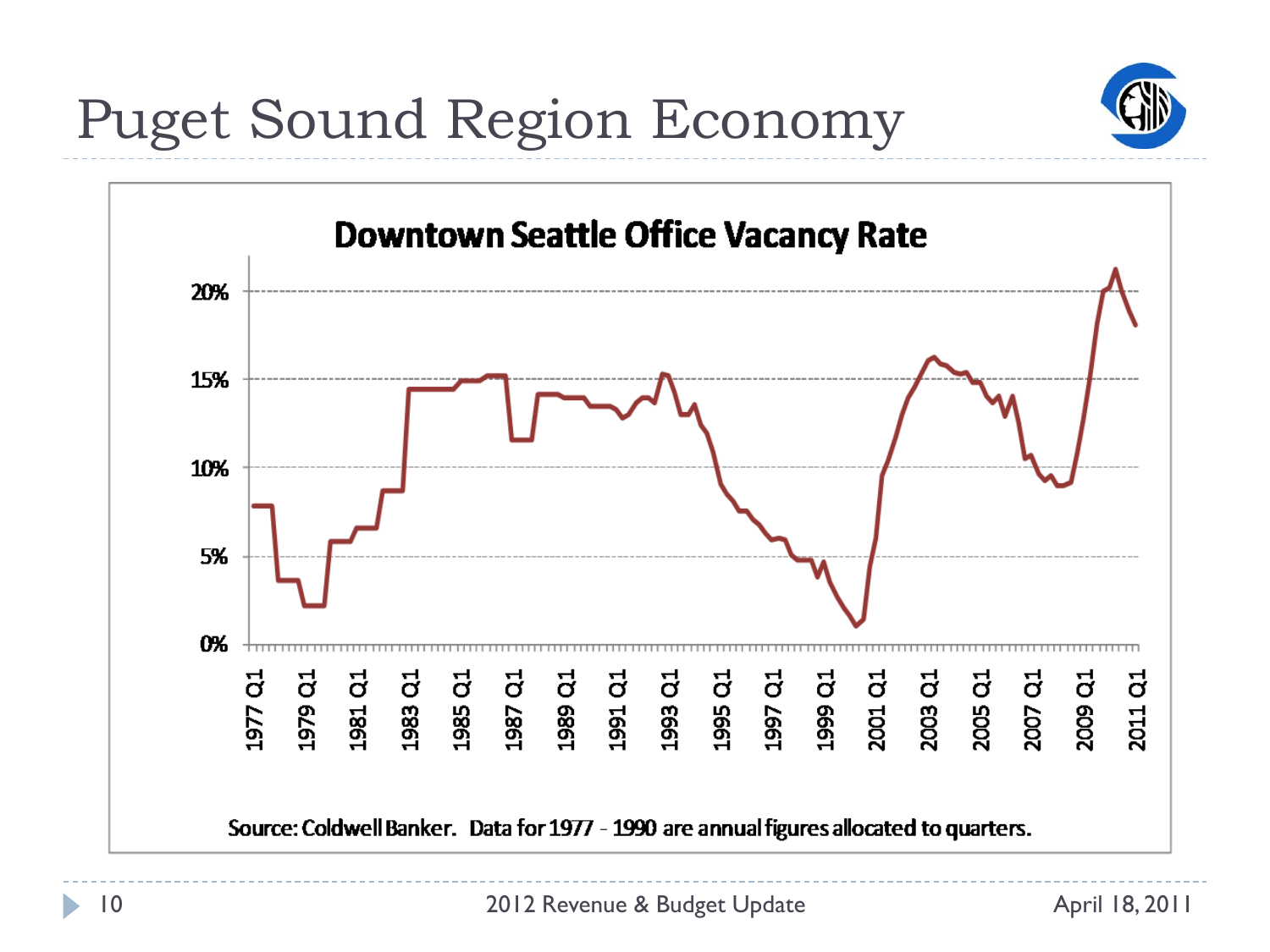

- ▶ Puget Sound Economic Forecaster sees recovery unfolding gradually
	- Employment growth will accelerate in 2<sup>nd</sup> half of 2011
	- Housing is near its bottom, but turnaround will be slow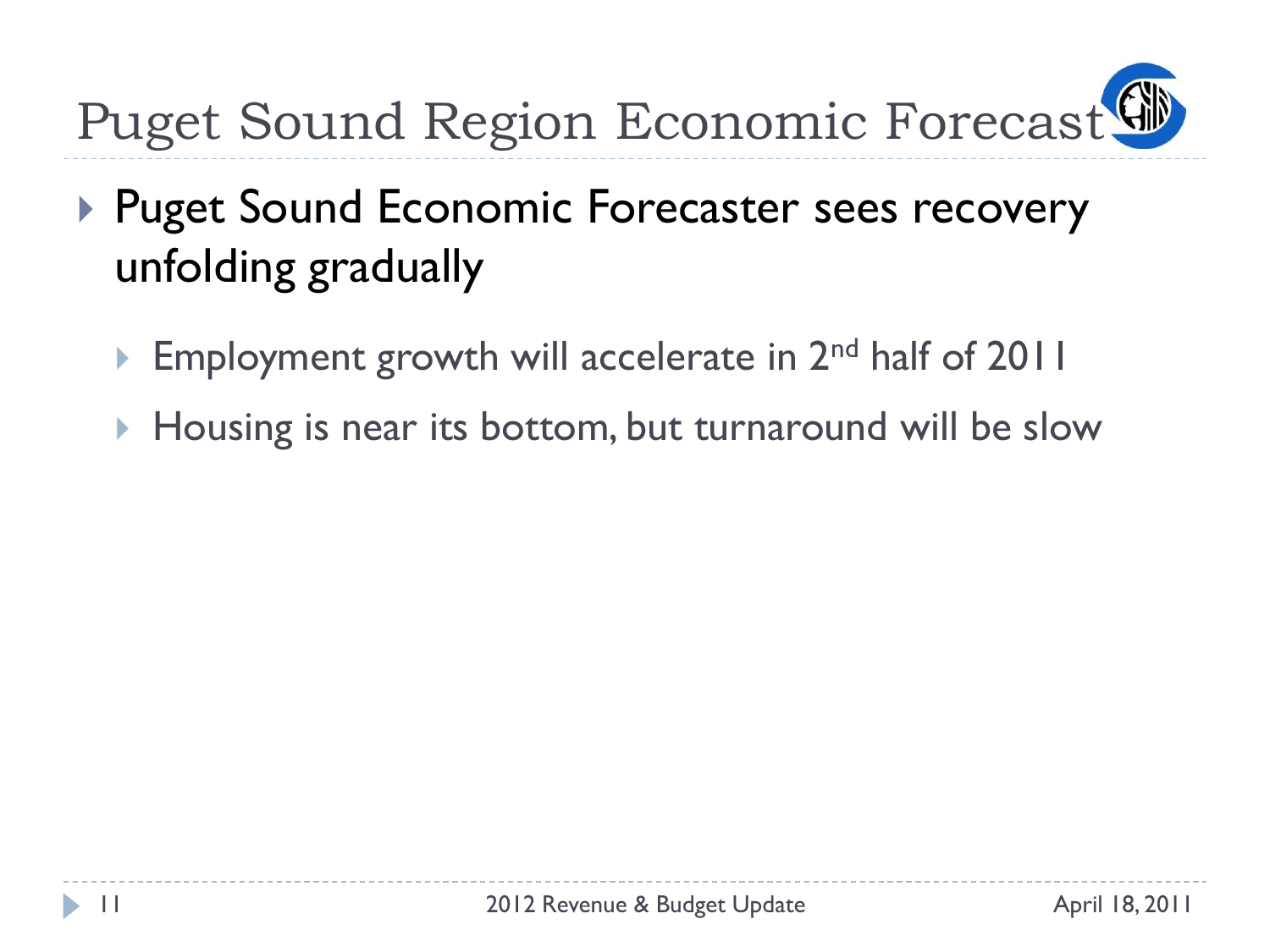

### General Subfund Revenues

|                                           | 2010          |                |                | 2011        |             |             | 2012            |                |                |
|-------------------------------------------|---------------|----------------|----------------|-------------|-------------|-------------|-----------------|----------------|----------------|
|                                           | Revised       | <b>Actuals</b> | <b>Act-Rev</b> | Adopted     | Revised     | Rev-Adp     | <b>Endorsed</b> | <b>Revised</b> | <b>Rev-End</b> |
| <b>Property Taxes</b>                     | 250,828,000   | 250,430,354    | (397, 646)     | 253,655,000 | 253,686,000 | 31,000      | 256,952,000     | 256,868,000    | (84,000)       |
| <b>Business &amp; Sales Taxes</b>         | 311,432,807   | 310, 176, 427  | (1, 256, 380)  | 321,865,280 | 322,789,100 | 923,820     | 339,638,630     | 339,887,092    | 248,462        |
| <b>Public &amp; Private Utility Taxes</b> | 174, 185, 260 | 171,649,277    | (2, 535, 983)  | 173,867,214 | 169,640,362 | (4,226,852) | 181,755,424     | 177,021,915    | (4,733,509)    |
| <b>Other Notable GSF Revenues</b>         | 96,642,939    | 98,629,853     | .986,914       | 102,015,074 | 100,793,847 | 1,221,227)  | 103,944,319     | 103,036,809    | (907, 510)     |
| <b>Parking Meters</b>                     | 26,567,000    | 26,507,716     | (59, 284)      | 35,094,000  | 32,054,000  | (3,040,000) | 39,659,000      | 36,224,000     | (3, 435, 000)  |
|                                           |               |                |                |             |             |             |                 |                |                |
| <b>Total of Core GSF Revenues</b>         | 859,656,006   | 857,393,628    | (2, 262, 378)  | 886,496,568 | 878,963,309 | (7,533,259) | 921,949,373     | 913,037,816    | (8,911,557)    |
|                                           |               |                |                |             |             |             |                 |                |                |
| <b>Real Estate Excise Tax</b>             | 22,884,567    | 23,632,436     | 747,869        | 23,794,159  | 24,284,935  | 490,775     | 32,243,968      | 28,865,464     | (3,378,504)    |
|                                           |               |                |                |             |             |             |                 |                |                |
| Core GSF Growth Rates (yr/yr)             |               |                |                |             | 2.5%        |             |                 | 3.9%           |                |

ь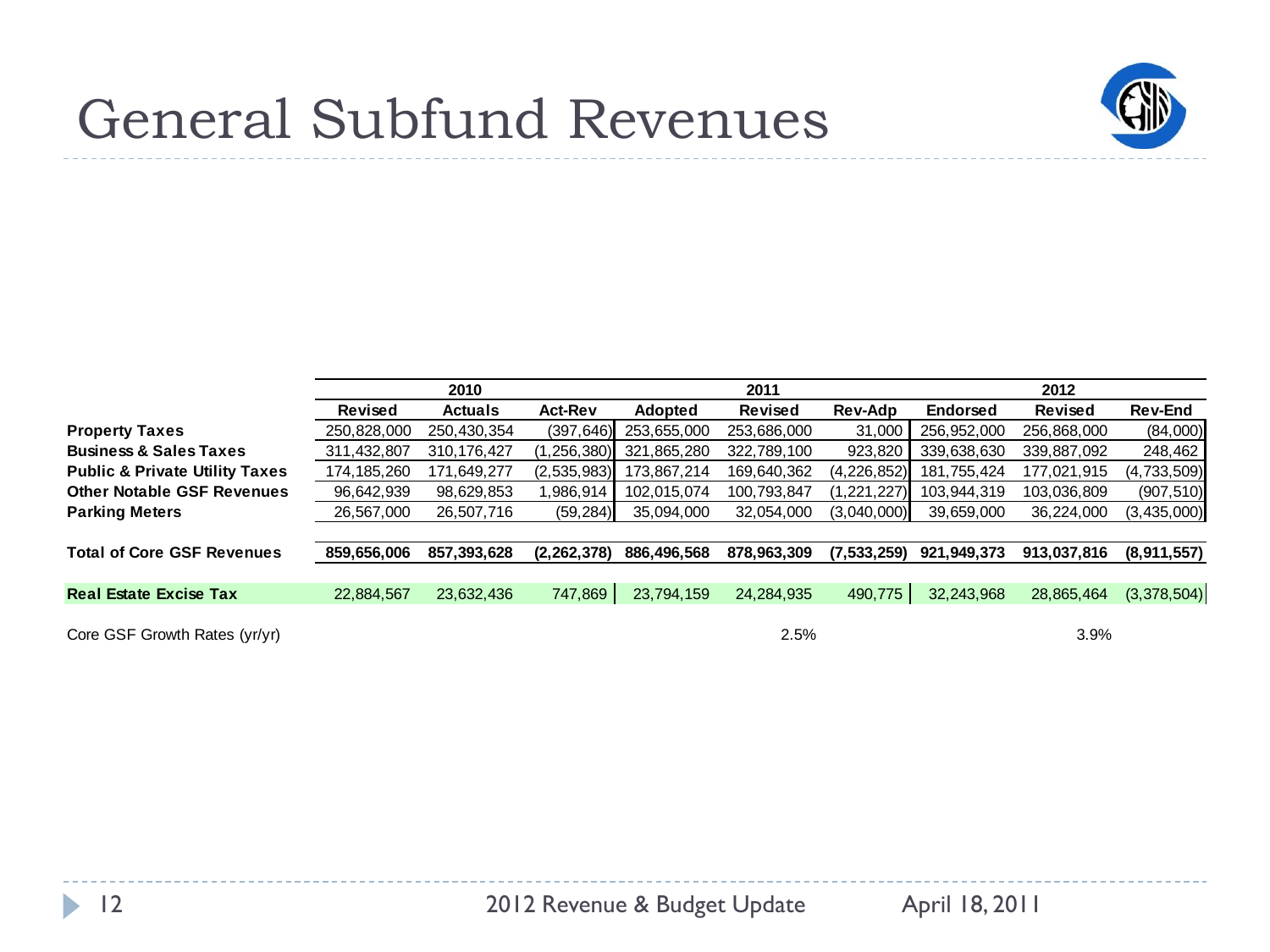

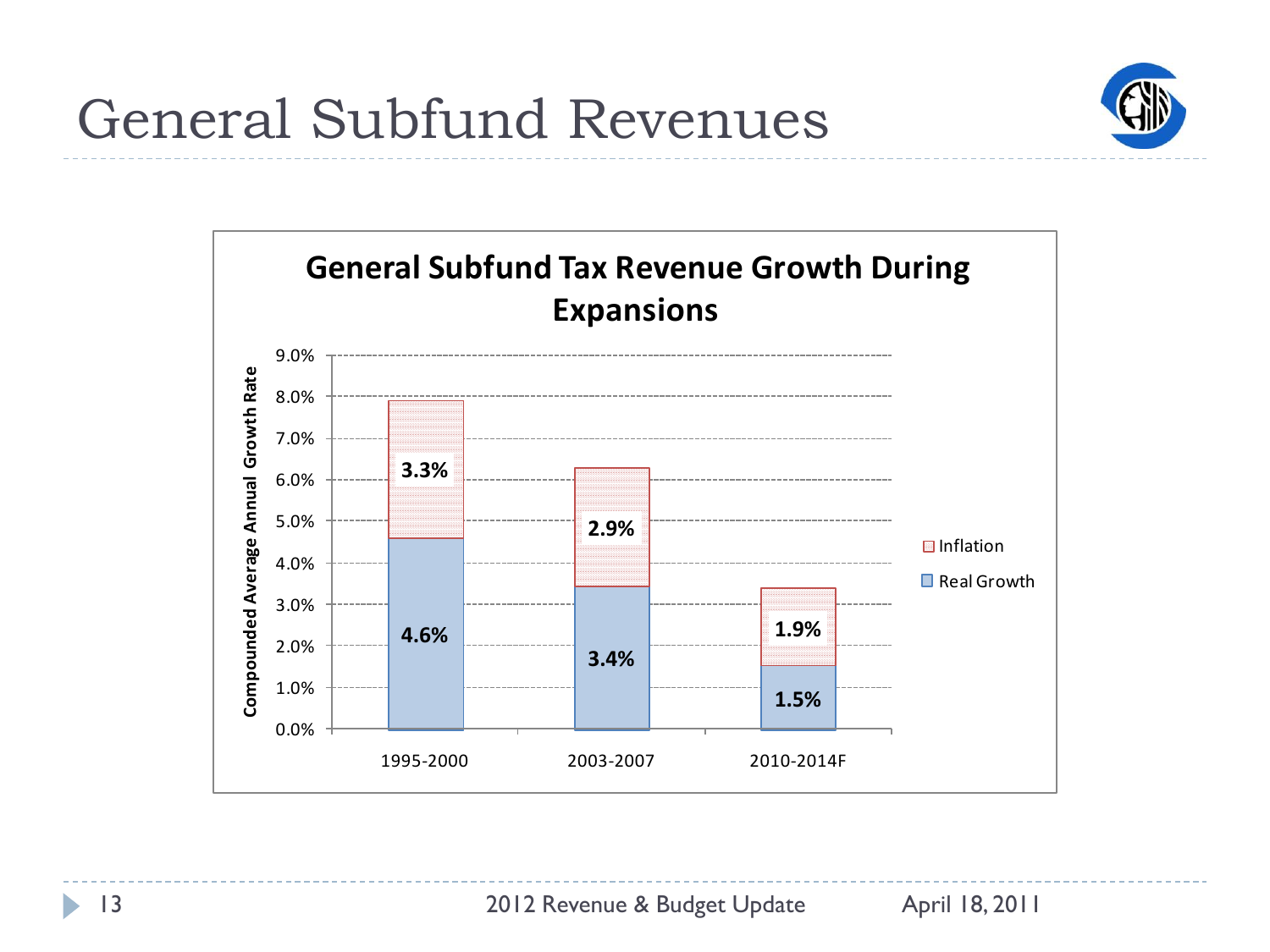### Revenues & the Economy Only Part of the Story



- ▶ Relatively slow general tax revenue growth means limited flexibility to deal with budget pressures.
- ▶ Other pressures include:
	- ▶ Federal Budget
	- ▶ State Budget
	- **▶ Internal Cost Pressures**
	- ▶ Addressing long-term financial sustainability issues
- ▶ Recent news has been less negative, although significant risks still exist for 2011 and 2012.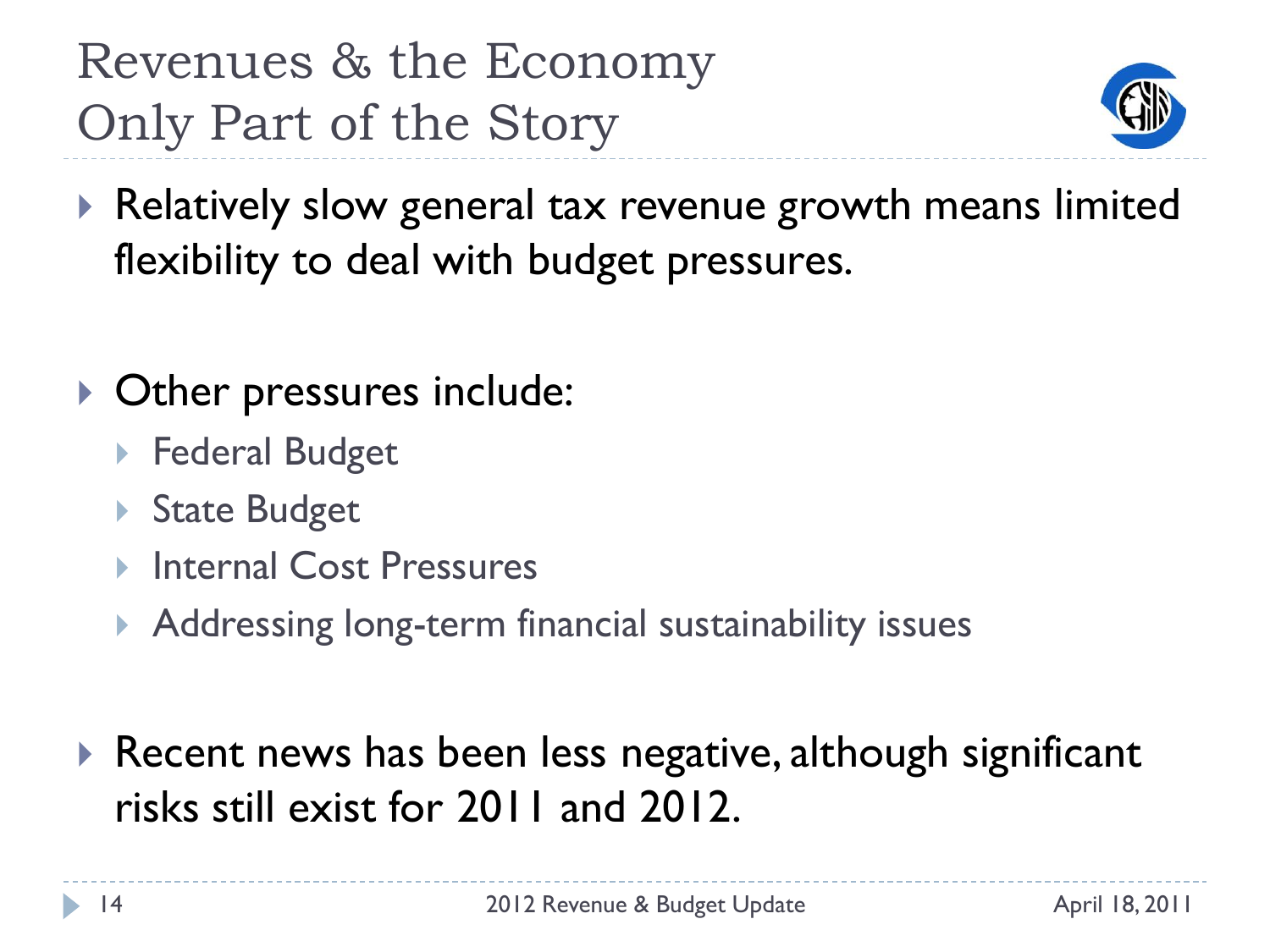# Limited Flexibility



- ▶ Stagnant revenues, limited reserves, and several years of reducing discretionary and programmatic budgets in departments leaves the City with few options to address fiscal challenges.
- ▶ 2011 Adopted Rainy Day Fund balance is \$11.2 million; 2012 Endorsed balance is \$11.3 million

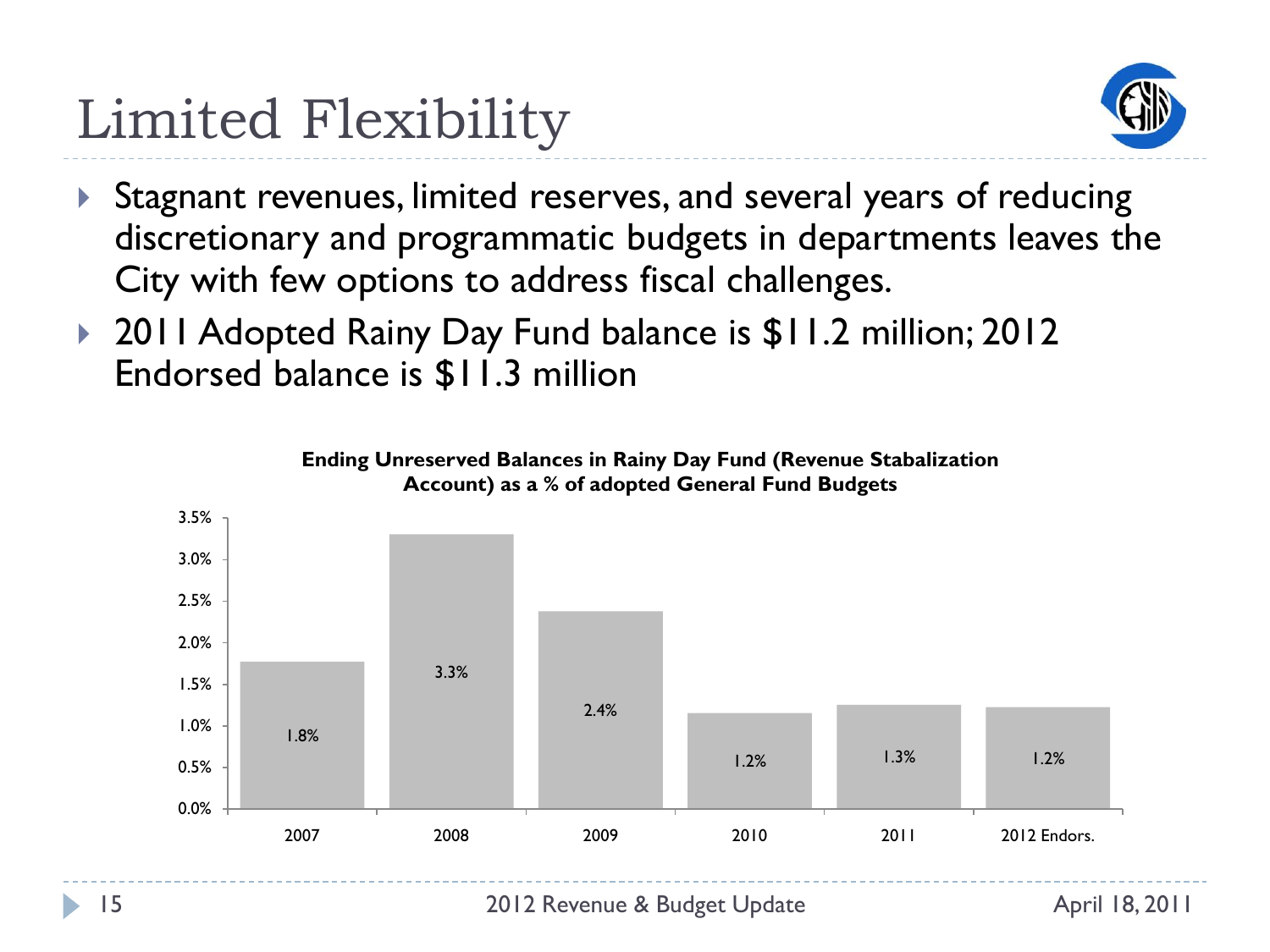### Revenues & the Economy Only Part of the Story



- External Pressures: Federal Budget
	- Recent budget deal for the remainder of fiscal year 2011, reducing \$38 billion
	- Includes 16.2% reduction to the City's Community Development Block Grant, or \$2.1 million
	- While this outcome could have been much worse for 2011, risk of reductions to funding levels in 2012 remains extremely high:
		- This deal only reduced \$38 billion from a deficit totaling \$1.4 trillion.
		- Large deficits loom in future years as well as a debt ceiling cap debate that will put further pressure on Congress to control spending.

#### **Nominal Federal Budget Deficit**

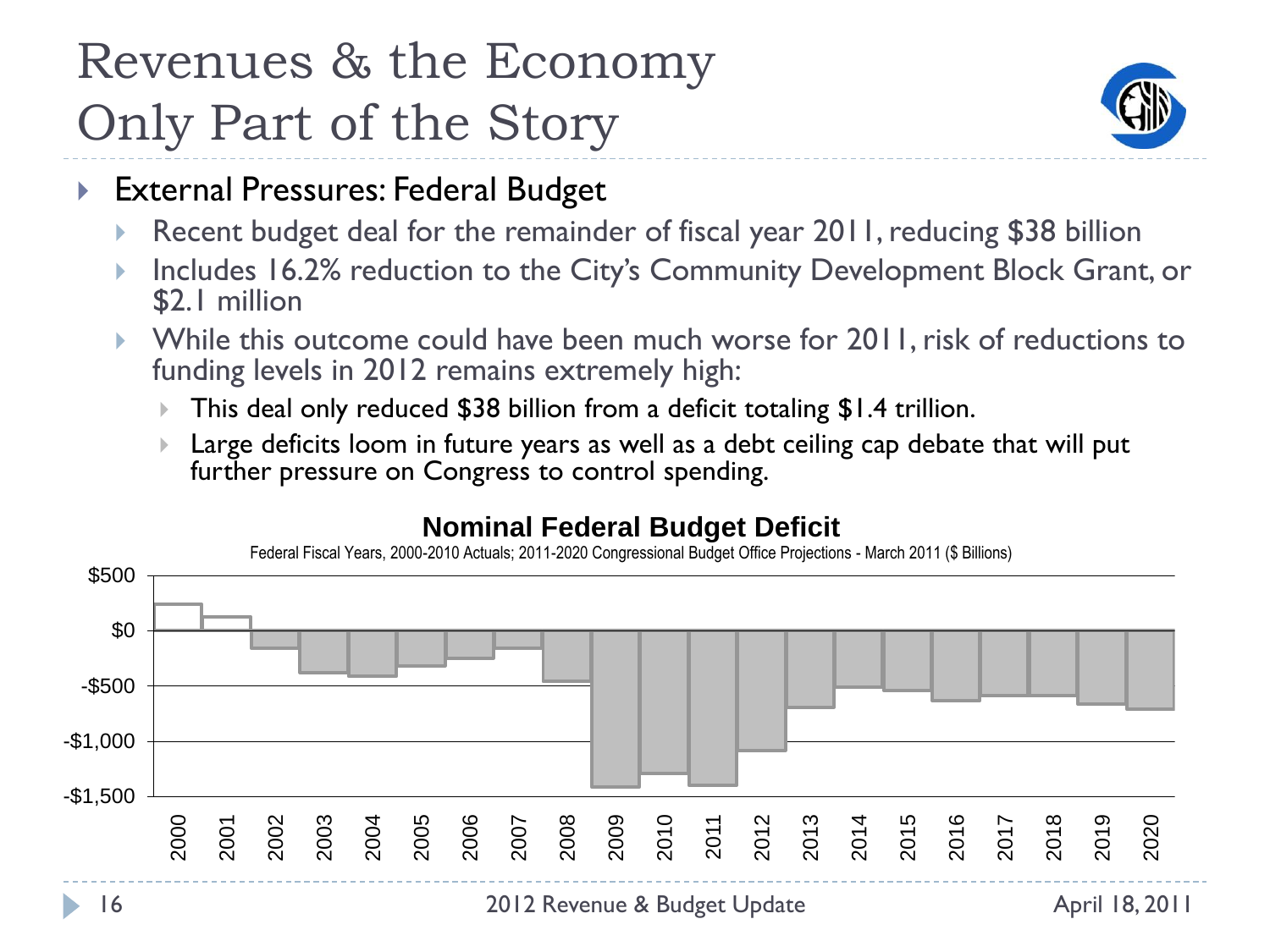## Revenues & the Economy Only Part of the Story



- External Pressures: State Budget
	- Current budget proposals include reductions in state-shared revenues, including liquor profits, liquor tax, and CJ account sharing.
	- **City continues to analyze components of the various budget** proposals.
	- ▶ Differences between the State House and Senate versions need to be resolved. Impacts to the City of Seattle still subject to change.
- External Pressures: Public Defense caseload standards
- ▶ Internal Pressures
	- Increases in inflation that drive both costs of services and salary levels for 2012.
	- ▶ Retirement costs
	- Challenges in non-General Fund revenues (e.g., SDOT, Seattle Center, Pacific Place Parking Garage)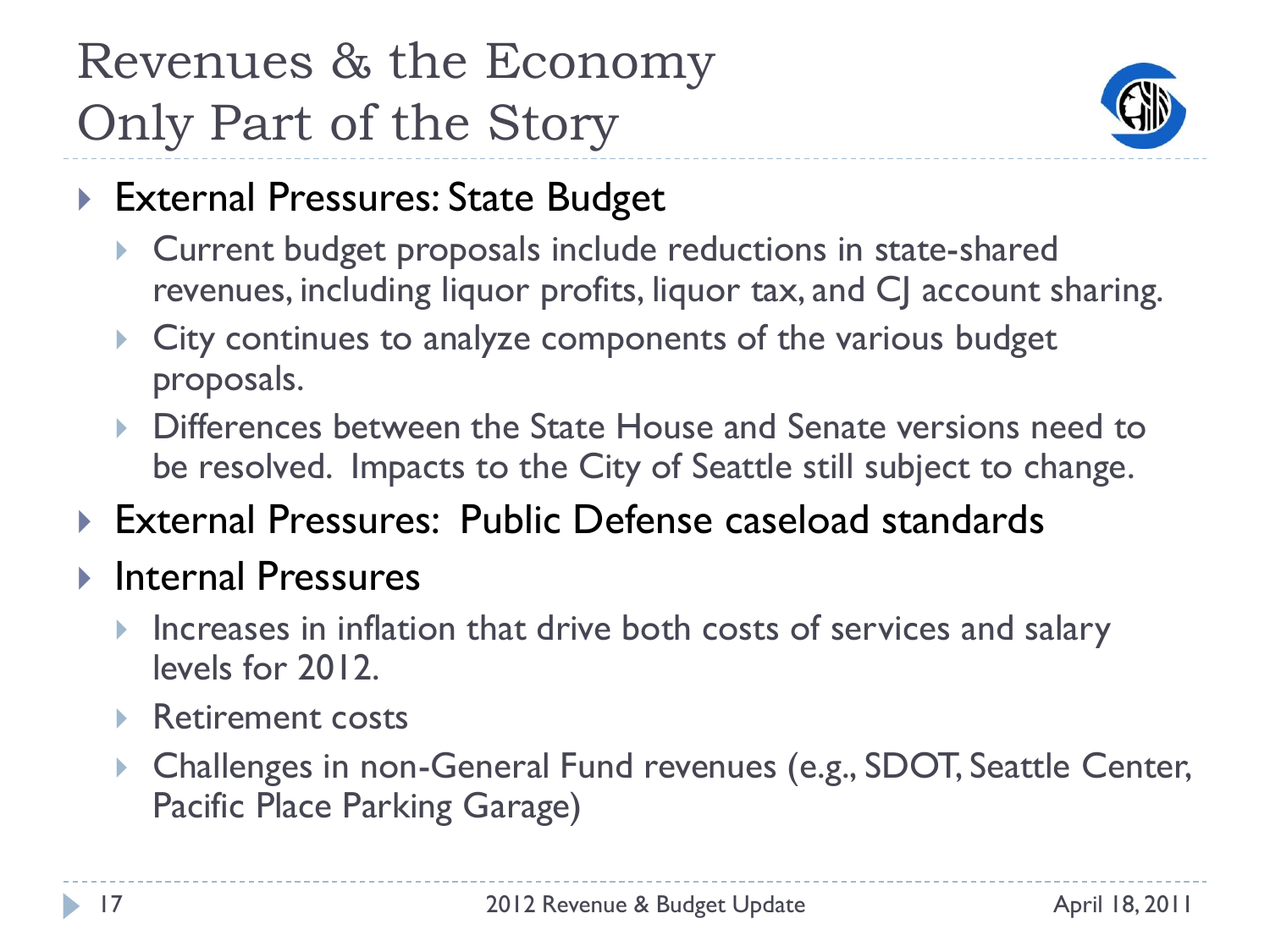### Policy Considerations:

Long-Term Financial Sustainability



- ▶ The 2011 Budget identified a number of funding pressures the City would need to address for 2012 and beyond:
	- **Asset Preservation**
	- **Retirement Costs**
	- ▶ Healthcare Costs
	- **ADA Obligations**
	- ▶ Capital and Technology Needs
	- Replenishing Reserves
- These pressure put near- and long-term pressures on the City's finances and will be considered as part of the 2012 budget in keeping with our continued commitment to fiscal prudence and financial sustainability.
	- **Interdepartmental Teams are currently developing recommendations** about how to address these obligations for 2012 and beyond
	- This work will help inform how we deal with these issues in the budget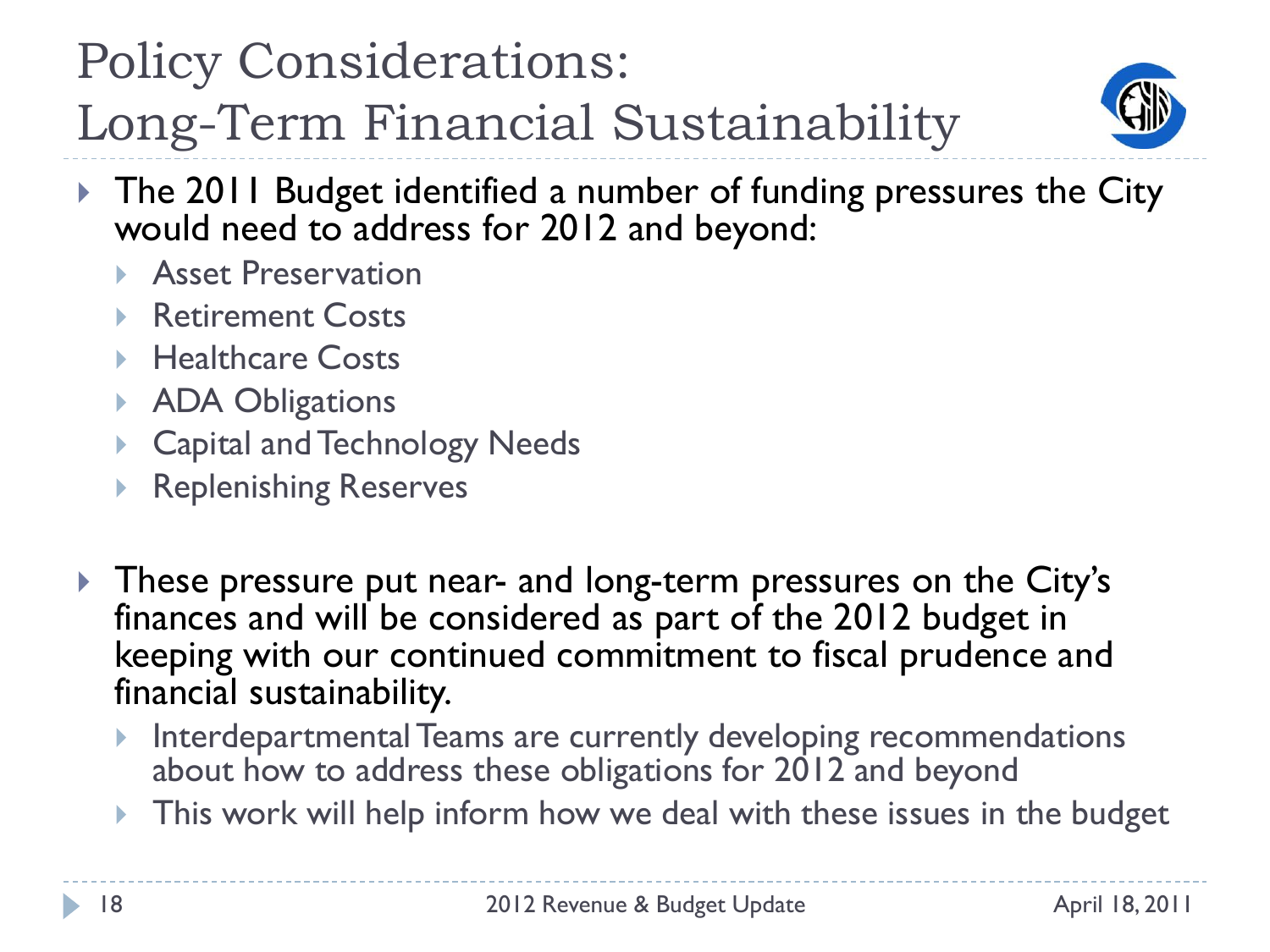# General Fund Balancing



- ▶ 2012 planning assumptions outlined below are intended to provide a scope of potential pressures.
- Some of the pressures captured below are more certain than others.
- In total, they DO NOT represent a deficit in the traditional sense, but rather a full scoping of potential issues.

|                                                                                                    | 2012            | 2012            |               |  |  |  |  |
|----------------------------------------------------------------------------------------------------|-----------------|-----------------|---------------|--|--|--|--|
| Amounts in \$1,000s                                                                                | <b>Endorsed</b> | <b>Planning</b> | <b>Change</b> |  |  |  |  |
| Beginning Unreserved Fund Balance*                                                                 | 2,552           |                 | (2,552)       |  |  |  |  |
| <b>Total Revenues</b>                                                                              | 923,295         | 914,383         | (8,912)       |  |  |  |  |
| <b>Total Expenditures and Change in Reserves</b>                                                   | (925,596)       | (925,596)       |               |  |  |  |  |
| Preliminary Estimate - State Changes                                                               |                 | (2,000)         | (2,000)       |  |  |  |  |
| Federal: Potential Reductions in CDBG funding                                                      |                 | (4,000)         | (4,000)       |  |  |  |  |
| Risk - Change in Public Defense Standards                                                          |                 | (1,000)         | (1,000)       |  |  |  |  |
| Risks, Requests and Updates                                                                        |                 | (4,400)         | (4,400)       |  |  |  |  |
| <b>Potential Policy Choices</b>                                                                    |                 | (16,000)        | (16,000)      |  |  |  |  |
| <b>Net Potential Scope of Issues</b>                                                               | 251             | (38,612)        | (38, 863)     |  |  |  |  |
| $*$ Available balance excludes policy reserves; assumes no surplus/deficit fund balance from 2011. |                 |                 |               |  |  |  |  |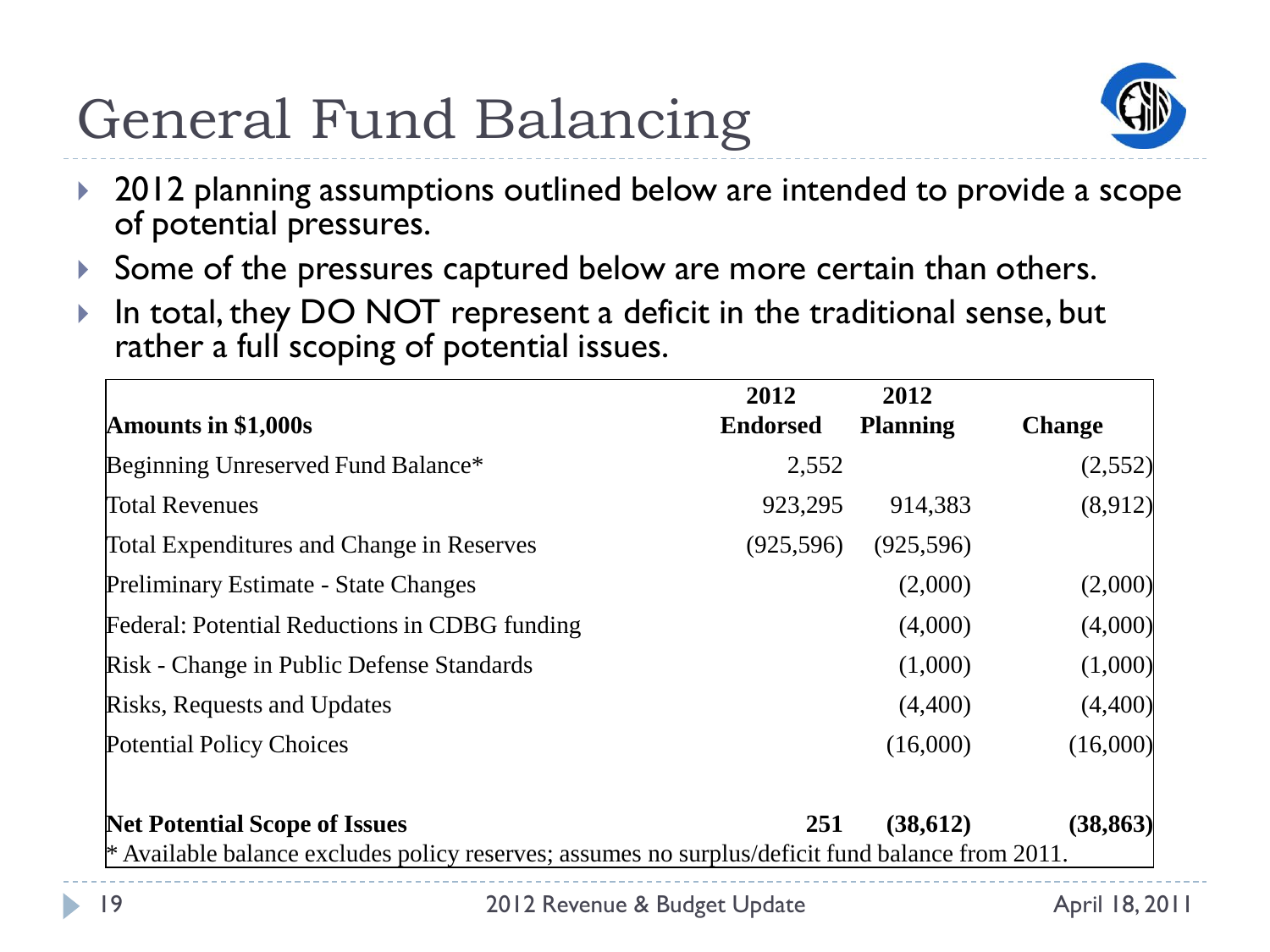## Approach for Developing the 2012 Budget



- **Uncertainty Requires Vigilant Monitoring:** The 2012 budget is being developed in an environment of continued uncertainty that will require continued vigilant monitoring
	- Federal budget for FY 2012 could result in substantial changes to CDBG
	- State budget not yet finalized
	- **Inflation always a risk; economic conditions subject to change**
	- New approach to parking meters results in greater uncertainty in revenue estimates.
- **Early Identification of Options:** The City took a proactive approach in 2010 in addressing fiscal challenges, which resulted in a small surplus at the end of the year, which is available to help with 2011 challenges.
	- Similar proactive approach being taken to develop options for 2011 mid-year and 2012 that will allow the City to quickly respond to known and emerging fiscal challenges.
	- Allows us to adjust as new information becomes available. The level of 2011 mid-year reductions recommended will be adjusted as more information becomes available.
	- As updated information becomes available, will also allow us to make informed decisions about 2012. Work of the Interdepartmental Teams and completion of the Strategic Capital Plan will also help further refine the scope of the problem.
	- The City Budget Office is prepared to provide updates as warranted
- **Assessment of Trade-Offs:** With an early assessment of the potential scope of the challenges, will ask departments to develop budget reduction/revenue options that will allow policymakers to assess the pros and cons of a variety of choices, including approaches to addressing the long-term financial pressures mentioned previously.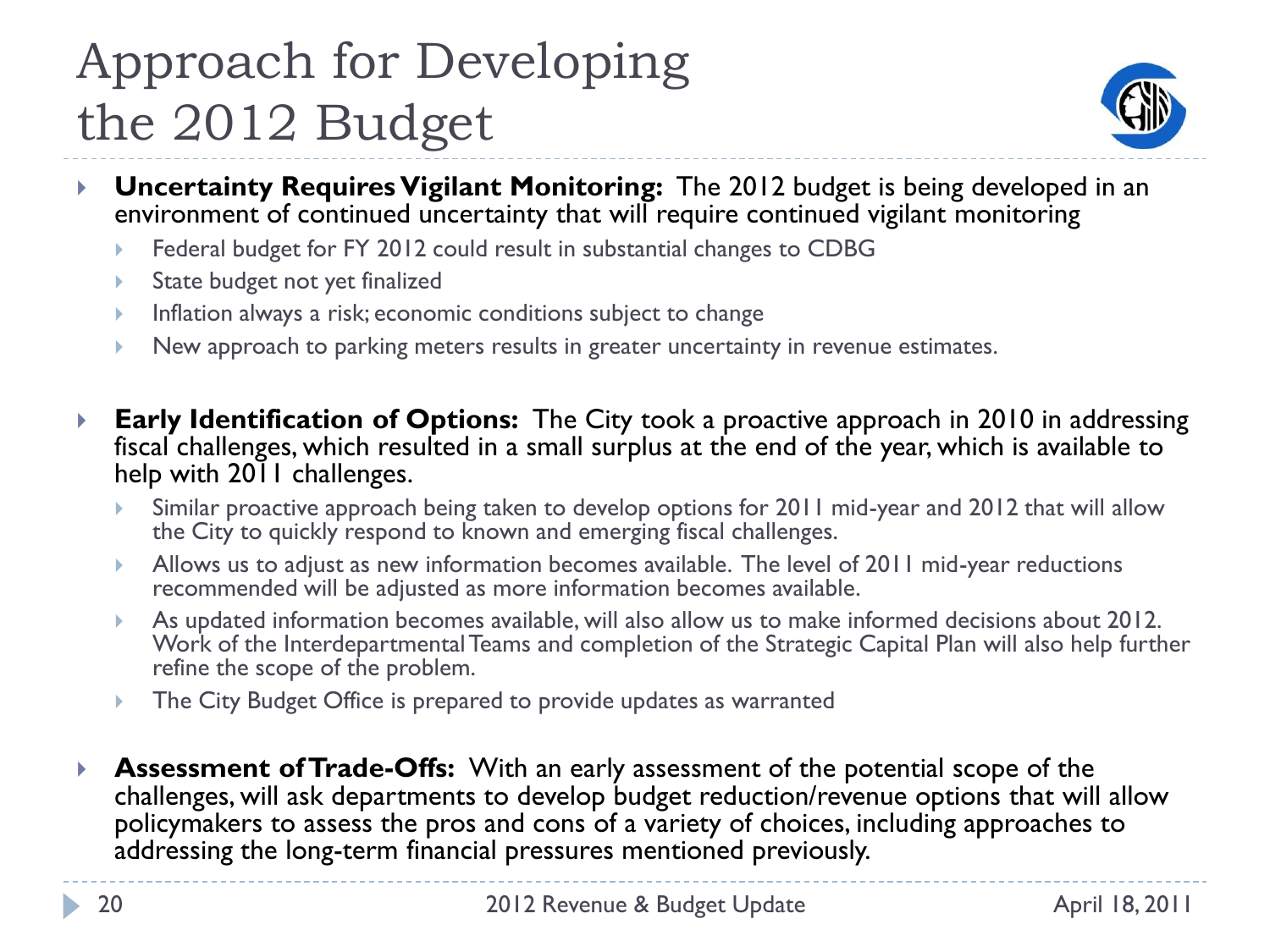## Approach for Developing the 2012 Budget



- Like the 2011 mid-year exercise, reduction targets will likely be allocated on an across-the-board basis
	- $\triangleright$  This will not mean that these are the actual reductions taken
	- Rather, this will allow for a full discussion about trade-offs and priorities
	- Will continue to monitor developments and assess priorities to inform the ultimate size of the challenges
- ▶ Recognition that cuts on the margin are more difficult following years of reductions
	- Exploring options for re-tooling how services are delivered
- **Must continue to find ways to support and make progress on City** priorities and initiatives despite resource limitations.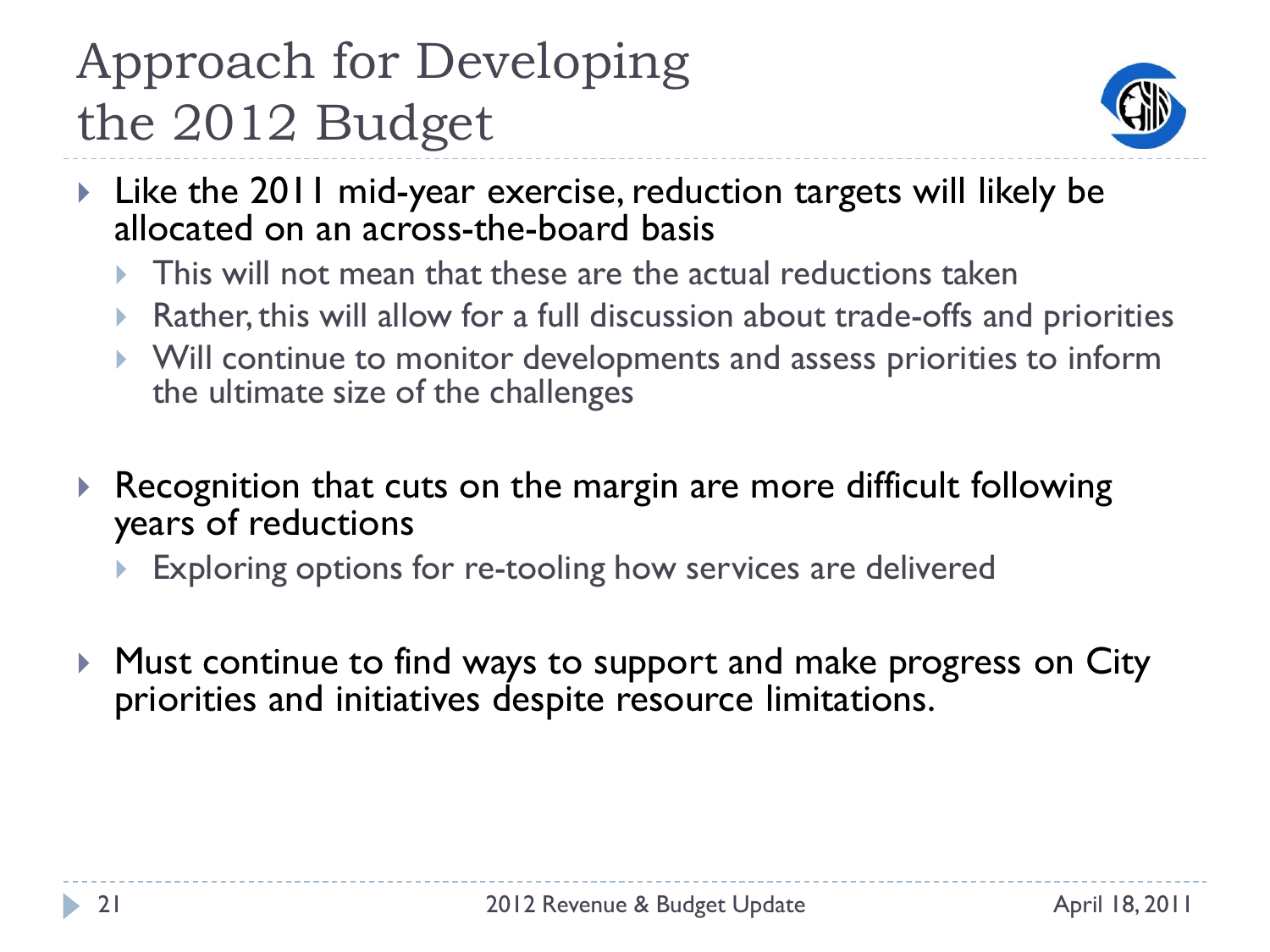### **REET**



- April revenue update results in a shortfall in 2012. 2011 appears to be OK for now, but REET revenues are volatile.
- Currently evaluating existing projects for potential underspend in 2011 or 2012 that may free up resources. Unclear at this point if this will be sufficient.
- Will be engaging with departments to begin developing options for how to address potential shortfalls in 2012 and 2013.

| Amounts in $$1,000s$                                                                                | 2012<br><b>Endorsed</b> | 2012<br><b>Planning</b> | <b>Change</b> |  |  |  |  |
|-----------------------------------------------------------------------------------------------------|-------------------------|-------------------------|---------------|--|--|--|--|
| Beginning Unreserved Fund Balance*                                                                  | 30                      | 1,339                   | 1,309         |  |  |  |  |
| <b>Total Revenues</b>                                                                               | 32,478                  | 28,865                  | (3,613)       |  |  |  |  |
| Total Expenditures and Change in Reserves                                                           | (32, 341)               | (32, 341)               |               |  |  |  |  |
| <b>Ending Unreserved Balance</b>                                                                    | <b>166</b>              | (2,137)                 | (2,304)       |  |  |  |  |
| $*$ Available balance excludes policy reserves; assumes anticipated surplus fund balance from 2011. |                         |                         |               |  |  |  |  |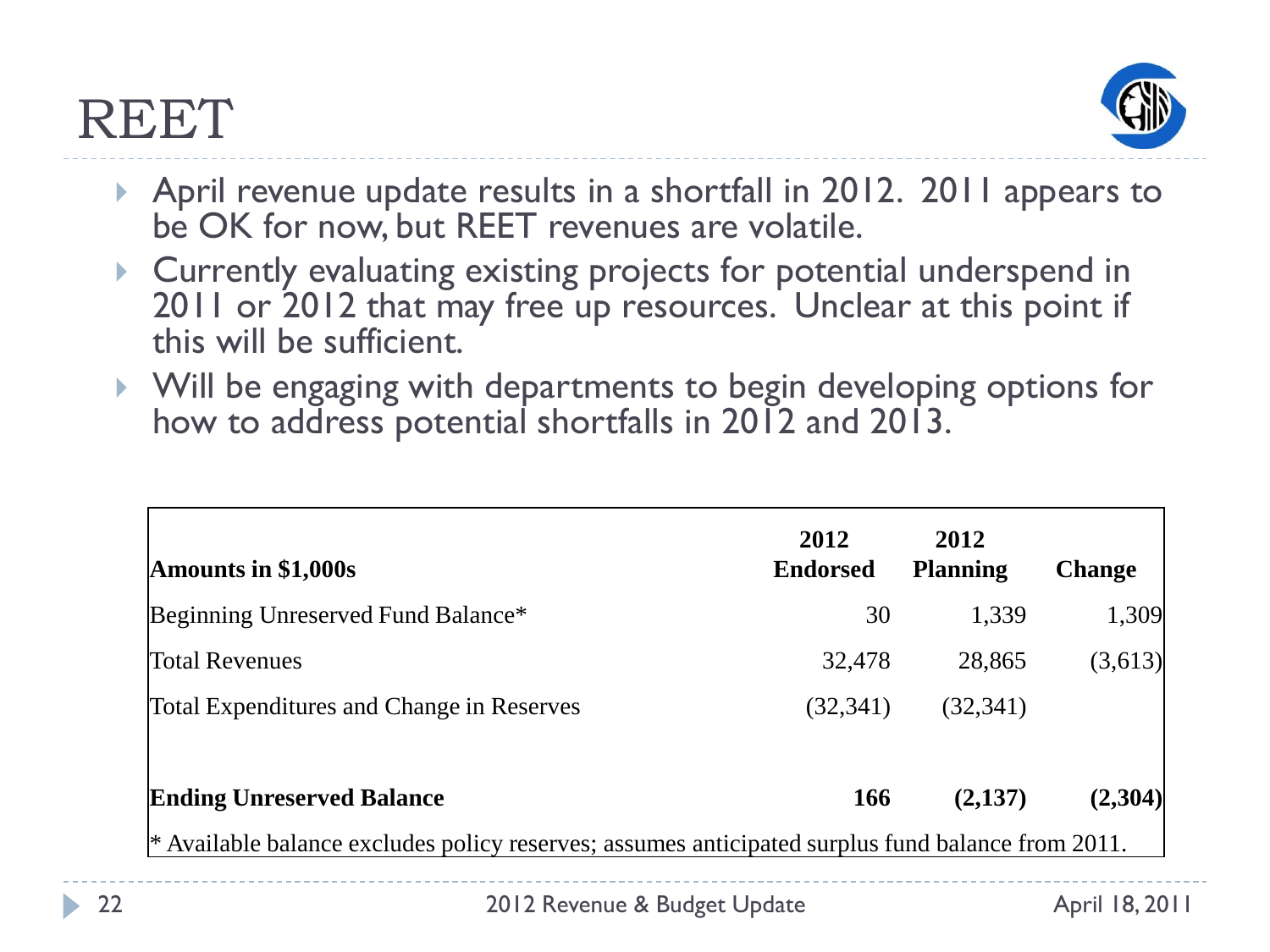

- ▶ CBO is closely monitoring State and Federal budget developments and recommendations of the IDTs
- ▶ Mid-year reductions Departments are currently developing mid-year reduction proposals. We expect decisions on mid-year reductions in early June.
- ▶ 2012 budget instructions distributed to departments on the last week of April
- Department budget requests due to the City Budget Office on July 8
- ▶ Mayor submits proposed budget on September 26